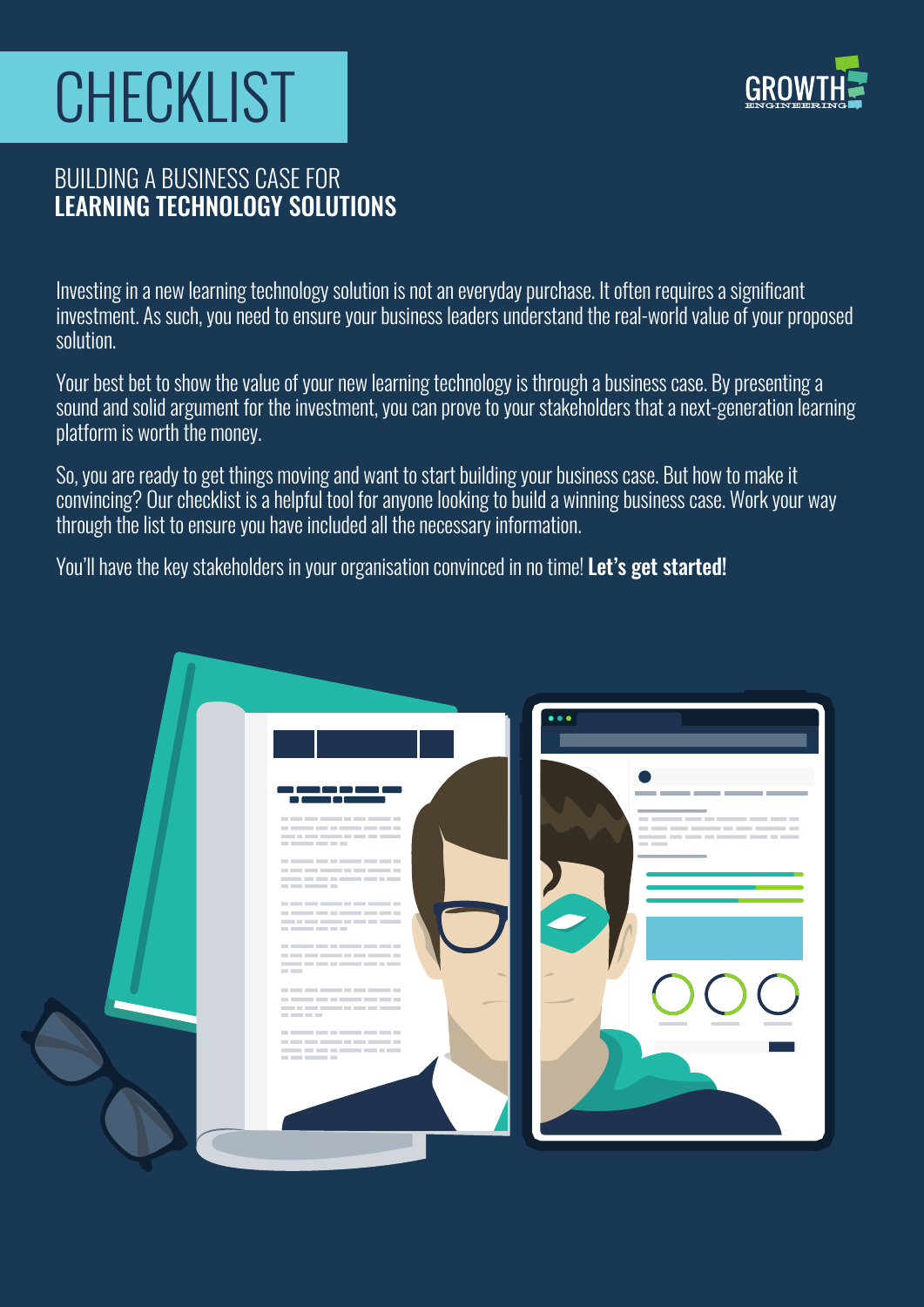#### 1. Demonstrate Your Business Needs

The first step is to understand your needs and how the proposed learning platform will address them. Defining your business needs gives a clear introduction to the business case and project.

Map out the business needs, problems, pains or inefficiencies you are hoping to meet with the investment.

Give a summary of your current training strategy.

| Explore the strengths and weaknesses of your current |  |  |
|------------------------------------------------------|--|--|
| training strategy.                                   |  |  |

Explain why your current or previous learning strategy did not work to meet your organisational needs and identify any gaps or areas for improvement.

#### 2. Introduce Your Project Details

After identifying your needs, it's time to start researching vendors. Exploring different vendors helps you to see which ones have the features you target.

| Create a project plan and identify the project scope.                                                                                                                                                                 |
|-----------------------------------------------------------------------------------------------------------------------------------------------------------------------------------------------------------------------|
| Introduce the project team and their role in the<br>process.                                                                                                                                                          |
| Set a reasonable timeline for the project. Factor in the<br>typical length of your organisation's decision-making<br>process and other key factors like availability of<br>resources, demos and implementation times. |
| Analyse how your proposed project fits within your<br>overall organisational strategy.                                                                                                                                |
| Introduce the proposed vendor and illustrate how<br>they match your organisational values.                                                                                                                            |

Don't forget to include visuals or mockups of the proposed solution.

#### 3. Create Objectives

It's time to create your objectives! Setting objectives helps you to make sure you are focusing on the issues that matter.

|  | identify \<br>importar |
|--|------------------------|
|  | Ens                    |
|  | Inci                   |
|  | Imp                    |
|  | Rec                    |
|  | Sup                    |
|  | Oth                    |
|  |                        |

what business outcomes are the most nt for this project:

|  |  | Ensuring business continuity. |
|--|--|-------------------------------|
|--|--|-------------------------------|

reasing revenue or profitability.

proving efficiency.

ducing costs.

pporting expansion.

ier·

Explain why these are important to your organisation.

Create objectives that focus on the business needs you identified earlier.

Make sure your objectives focus on issues your decision makers care about.

#### 4. Highlight Value

| As an L&D professional, the benefits of online learning are   |
|---------------------------------------------------------------|
| obvious to you, but not necessarily for others. As such, your |
| number one goal should be demonstrating how the system        |
| can benefit the organisation.                                 |
|                                                               |

| Be clear about what the proposed solution can bring |  |
|-----------------------------------------------------|--|
| to the table.                                       |  |

Explore features in-depth to show how they can help your organisation in practice.

Identify who will get the most benefit from the new training strategy and how.

Analyse what impact your new learning strategy can have on organisational goals, processes and metrics.

#### 5. Talk in Numbers

Selling the value of your proposed learning solution is a lot easier when you can incorporate some hard numbers, statistics and detailed research. After all, your decision makers want to feel reassured that their investment is worth it.

Compare current training costs to the new platform costs.

Estimate return on investment (ROI) for learning and demonstrate its monetary impact.

Evaluate the tangible results of training and the monetary value assigned to each, such as:

| Reduced training costs. |  |  |
|-------------------------|--|--|
|-------------------------|--|--|

- Decreased time-to-value.
- Reduced staff turnover.
- Reduced downtime.
- Increased productivity.
- Increased customer satisfaction and retention.

#### 6. Use Real-Life Examples

Compelling case studies can be extremely useful sales tools. Case studies put the most valuable benefits on display, which should help you to overcome the core concerns of your stakeholders.

Supplement financial information with real-life examples to help your stakeholders to form a clear idea of the benefits.

Use relevant case studies:

Select use cases from organisations that were tackling similar business needs.

Select use cases from organisations operating within your industry.